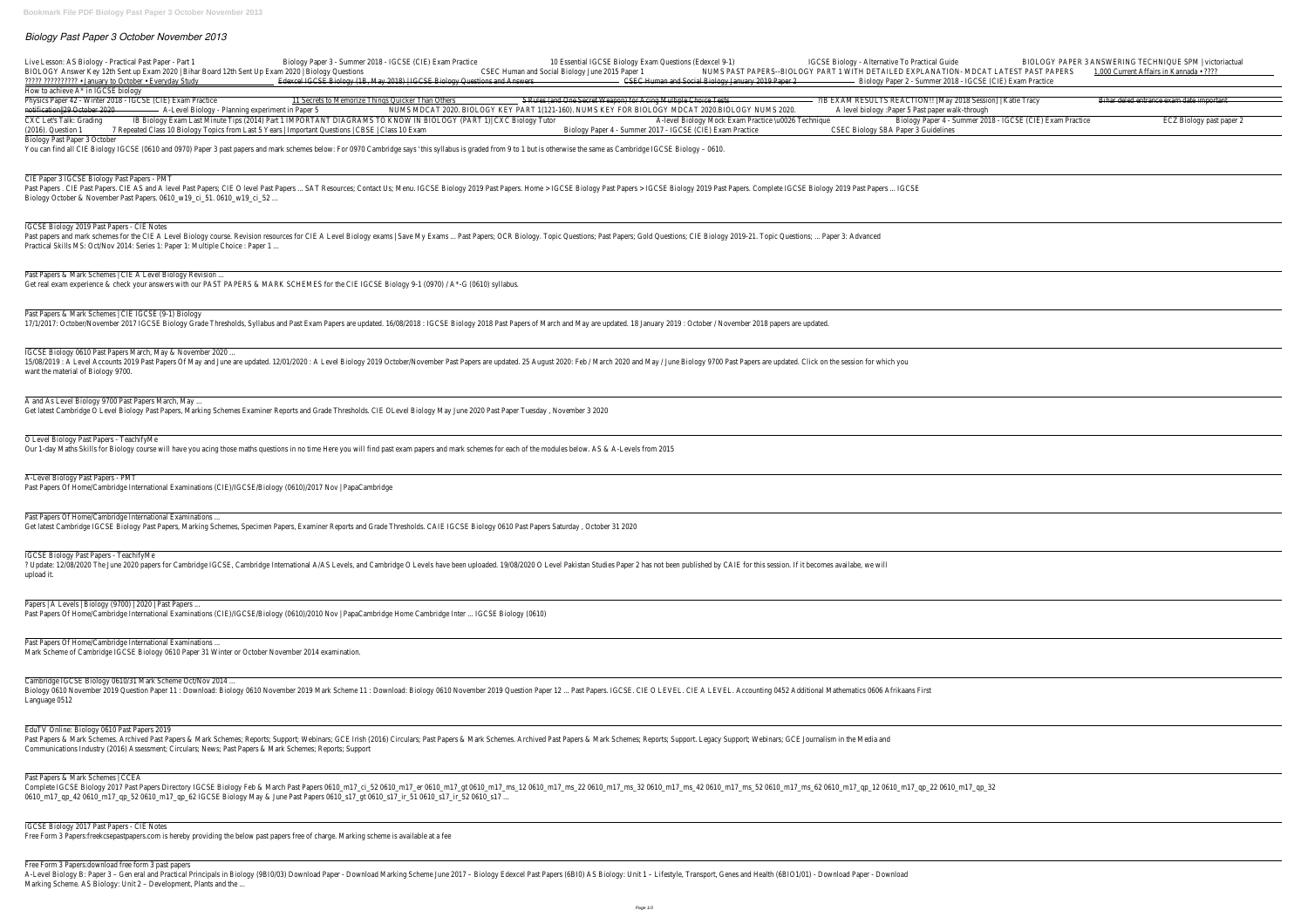## Edexcel A-Level Biology Past Papers - Revision Science

Summer 2019 papers. Teachers can now access our June 2019 papers on e-AQA secure key materials (SKM). They will be available for longer, so that there is access to unseen mocks later in 2020 and early 2021. The 2019 papers 2021.

| Live Lesson: AS Biology - Practical Past Paper - Part 1<br>BIOLOGY Answer Key 12th Sent up Exam 2020   Bihar Board 12th Sent Up Exam 2020   Biology Questions<br><b>22222 2222222222 · January to October · Everyday Study</b> | Biology Paper 3 - Summer 2018 - IGCSE (CIE) Exam Practice<br>Edexcel IGCSE Biology (1B, May 2018)   IGCSE Biology Questions and Answe                                                                                                                                                                         | <b>CSEC</b> |
|--------------------------------------------------------------------------------------------------------------------------------------------------------------------------------------------------------------------------------|---------------------------------------------------------------------------------------------------------------------------------------------------------------------------------------------------------------------------------------------------------------------------------------------------------------|-------------|
| How to achieve $A^*$ in IGCSE biology                                                                                                                                                                                          |                                                                                                                                                                                                                                                                                                               |             |
|                                                                                                                                                                                                                                |                                                                                                                                                                                                                                                                                                               |             |
| Physics Paper 42 - Winter 2018 - IGCSE (CIE) Exam Practice<br>notification  29 October 2020 - A-Level Biology - Planning experiment in Paper 5<br>CXC Let's Talk: Grading<br>(2016). Question 1                                | 11 Secrets to Memorize Things Quicker Than Others<br>NUMS MDCAT 2020. BIOLOGY KEY PA<br>IB Biology Exam Last Minute Tips (2014) Part 1 IMPORTANT DIAGRAMS TO KNOW IN BIOLOGY (PART 1)  CXC Biology Tutor<br>7 Repeated Class 10 Biology Topics from Last 5 Years   Important Questions   CBSE   Class 10 Exam |             |
| Biology Past Paper 3 October                                                                                                                                                                                                   | You can find all CIE Biology IGCSE (0610 and 0970) Paper 3 past papers and mark schemes below: For 0970 Cambridge says 'this syllabus is graded from 9 to 1 bu                                                                                                                                                |             |
|                                                                                                                                                                                                                                |                                                                                                                                                                                                                                                                                                               |             |
| CIE Paper 3 IGCSE Biology Past Papers - PMT<br>Biology October & November Past Papers. 0610_w19_ci_51. 0610_w19_ci_52                                                                                                          | Past Papers. CIE Past Papers. CIE AS and A level Past Papers; CIE O level Past Papers  SAT Resources; Contact Us; Menu. IGCSE Biology 2019 Past Papers. Home >                                                                                                                                                |             |
| IGCSE Biology 2019 Past Papers - CIE Notes                                                                                                                                                                                     | Past papers and mark schemes for the CIE A Level Biology course. Revision resources for CIE A Level Biology exams   Save My Exams  Past Papers; OCR Biology. To                                                                                                                                               |             |
| Practical Skills MS: Oct/Nov 2014: Series 1: Paper 1: Multiple Choice : Paper 1                                                                                                                                                |                                                                                                                                                                                                                                                                                                               |             |
| Past Papers & Mark Schemes   CIE A Level Biology Revision                                                                                                                                                                      | Get real exam experience & check your answers with our PAST PAPERS & MARK SCHEMES for the CIE IGCSE Biology 9-1 (0970) / A*-G (0610) syllabus.                                                                                                                                                                |             |
|                                                                                                                                                                                                                                |                                                                                                                                                                                                                                                                                                               |             |
| Past Papers & Mark Schemes   CIE IGCSE (9-1) Biology                                                                                                                                                                           | 17/1/2017: October/November 2017 IGCSE Biology Grade Thresholds, Syllabus and Past Exam Papers are updated. 16/08/2018: IGCSE Biology 2018 Past Papers o                                                                                                                                                      |             |
| IGCSE Biology 0610 Past Papers March, May & November 2020                                                                                                                                                                      |                                                                                                                                                                                                                                                                                                               |             |
| want the material of Biology 9700.                                                                                                                                                                                             | 15/08/2019: A Level Accounts 2019 Past Papers Of May and June are updated. 12/01/2020: A Level Biology 2019 October/November Past Papers are updated. 2                                                                                                                                                       |             |
| A and As Level Biology 9700 Past Papers March, May                                                                                                                                                                             |                                                                                                                                                                                                                                                                                                               |             |
|                                                                                                                                                                                                                                | Get latest Cambridge O Level Biology Past Papers, Marking Schemes Examiner Reports and Grade Thresholds. CIE OLevel Biology May June 2020 Past Paper Tuesda                                                                                                                                                   |             |
| O Level Biology Past Papers - TeachifyMe                                                                                                                                                                                       | Our 1-day Maths Skills for Biology course will have you acing those maths questions in no time Here you will find past exam papers and mark schemes for each of                                                                                                                                               |             |
| A-Level Biology Past Papers - PMT<br>Past Papers Of Home/Cambridge International Examinations (CIE)/IGCSE/Biology (0610)/2017 Nov   PapaCambridge                                                                              |                                                                                                                                                                                                                                                                                                               |             |
| Past Papers Of Home/Cambridge International Examinations                                                                                                                                                                       | Get latest Cambridge IGCSE Biology Past Papers, Marking Schemes, Specimen Papers, Examiner Reports and Grade Thresholds. CAIE IGCSE Biology 0610 Past Papers                                                                                                                                                  |             |
| <b>IGCSE Biology Past Papers - TeachifyMe</b><br>upload it.                                                                                                                                                                    | ? Update: 12/08/2020 The June 2020 papers for Cambridge IGCSE, Cambridge International A/AS Levels, and Cambridge O Levels have been uploaded. 19/08/2020                                                                                                                                                     |             |
| Papers   A Levels   Biology (9700)   2020   Past Papers                                                                                                                                                                        | Past Papers Of Home/Cambridge International Examinations (CIE)/IGCSE/Biology (0610)/2010 Nov   PapaCambridge Home Cambridge Inter  IGCSE Biology (0610)                                                                                                                                                       |             |
| Past Papers Of Home/Cambridge International Examinations                                                                                                                                                                       |                                                                                                                                                                                                                                                                                                               |             |
| Mark Scheme of Cambridge IGCSE Biology 0610 Paper 31 Winter or October November 2014 examination.                                                                                                                              |                                                                                                                                                                                                                                                                                                               |             |
| Cambridge IGCSE Biology 0610/31 Mark Scheme Oct/Nov 2014<br>Language 0512                                                                                                                                                      | Biology 0610 November 2019 Question Paper 11: Download: Biology 0610 November 2019 Mark Scheme 11: Download: Biology 0610 November 2019 Question Pa                                                                                                                                                           |             |
| EduTV Online: Biology 0610 Past Papers 2019<br>Communications Industry (2016) Assessment; Circulars; News; Past Papers & Mark Schemes; Reports; Support                                                                        | Past Papers & Mark Schemes. Archived Past Papers & Mark Schemes; Reports; Support; Webinars; GCE Irish (2016) Circulars; Past Papers & Mark Schemes. Archive                                                                                                                                                  |             |
| Past Papers & Mark Schemes   CCEA                                                                                                                                                                                              | Complete IGCSE Biology 2017 Past Papers Directory IGCSE Biology Feb & March Past Papers 0610_m17_ci_52 0610_m17_er 0610_m17_qt 0610_m17_ms_12 061                                                                                                                                                             |             |

0610\_m17\_qp\_42 0610\_m17\_qp\_52 0610\_m17\_qp\_62 IGCSE Biology May & June Past Papers 0610\_s17\_gt 0610\_s17\_ir\_51 0610\_s17\_ir\_52 0610\_s17 ...

### IGCSE Biology 2017 Past Papers - CIE Notes

Free Form 3 Papers:freekcsepastpapers.com is hereby providing the below past papers free of charge. Marking scheme is available at a fee

10 Essential IGCSE Biology Exam Questions (Edexcel 9-1)<br>Il Biology June 2015 Paper 1 MUMS PAST PAPERS--BIOLOGY PART 1 WITH DETAILED EXPLANATION- MDCAT LATEST PAST PAPERS Human and Social Biology June 2015 Paper 1 The State of NUMS PAST PAPERS--BIOLOGY PART 1 WITH DETAILED EXPLANATION- MDCAT LATEST PAST PAPERS GSEC Human and Social Biology January 2019 Paper 2 Channel Communication Biology Paper 2 - Summer 2018 - IGCSE (CIE) Exam Practice 5 Rules (and One Secret Weapon) for Acing Multiple Choice Tests 2018 EXAM RESULTS REACTION!! [May 2018 Session] | Katie Tracy Bihar deled entrance exam date important notification Planning 2020. A level biology : Paper 5 Past paper walk-through (121-160). NUMS KEY FOR BIOLOGY MDCAT 2020.<br>A-level Biology Mock Exam Practice \u0026 Technique Biology : Paper 4 - Summer 20 Biology Paper 4 - Summer 2018 - IGCSE (CIE) Exam Practice ECZ Biology past paper 2<br>CSEC Biology SBA Paper 3 Guidelines Biology Paper 4 - Summer 2017 - IGCSE (CIE) Exam Practice but is otherwise the same as Cambridge IGCSE Biology - 0610. > IGCSE Biology Past Papers > IGCSE Biology 2019 Past Papers. Complete IGCSE Biology 2019 Past Papers ... IGCSE Topic Questions; Past Papers; Gold Questions; CIE Biology 2019-21. Topic Questions; ... Paper 3: Advanced of March and May are updated. 18 January 2019 : October / November 2018 papers are updated. 25 August 2020: Feb / March 2020 and May / June Biology 9700 Past Papers are updated. Click on the session for which you day , November 3 2020 the modules below. AS & A-Levels from 2015 rs Saturday , October 31 2020 0 O Level Pakistan Studies Paper 2 has not been published by CAIE for this session. If it becomes availabe, we will aper 12 ... Past Papers. IGCSE. CIE O LEVEL. CIE A LEVEL. Accounting 0452 Additional Mathematics 0606 Afrikaans First

ed Past Papers & Mark Schemes; Reports; Support. Legacy Support; Webinars; GCE Journalism in the Media and

10\_m17\_ms\_22 0610\_m17\_ms\_32 0610\_m17\_ms\_42 0610\_m17\_ms\_52 0610\_m17\_ms\_62 0610\_m17\_qp\_12 0610\_m17\_qp\_22 0610\_m17\_qp\_32